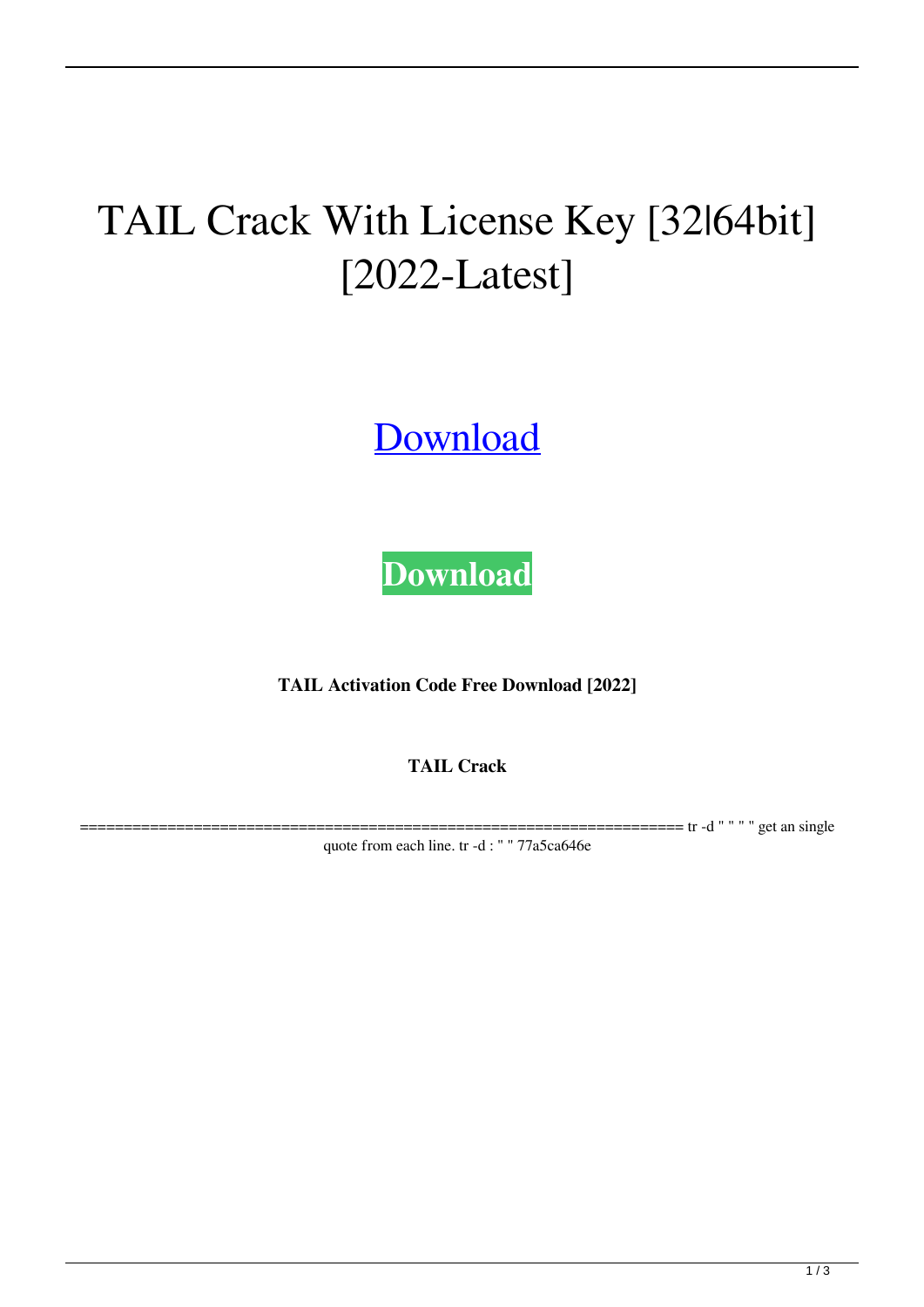### **TAIL Activation Download**

-s|--searches/--searched String to search for -d|--different-line If used then the end of the output is to be different -t|--tail/--tail\_start At which point to start looking for the end of the output -e|--output If used then the output is piped into it -p|--pipelining If used then the output is pipelined -h|--help Shows the help screen. -v|--version Shows the version and source code. EXAMPLES: # Use the help screens # gyma help  $\#/?$  # Search for a string  $\#$  gyma -s "mystring" # Searches until the next occurrence of "mystring" # gvma -sd "mystring" # Different line. # gvma -sd "mystring" -d'mystring' # Find a string within a file # gvma -s -e /path/to/myFile # Tail around a line # gvma -sd -t 10 # Tails around the line that contains "Tail" # # # # # # # # # # # # # # # # # # # # # # # # # # # # # # # # # # # # # # # # # # # # # # # # # # # # # # # # # # # # # # # # # # # # # # # # # # # # # # # # # # # # # # # # # # # # # # # # # # # # # # # # # # # # # # # # # # # # # # # # # # # # # #

#### **What's New In?**

-w s or --width=s : Width to set the output window width to. If negative, the default width. See the `man strftime' for more information. If not specified the output width will be 128, ie 7 lines. -P or --path=s : The full path to the file you wish to tail. -t or --tail : If it is not given then output will be tailored with the output start and end lines from the file. If it is given then output will be tailored with the start line from the file and the end line, defaulting to the end line of the file. -f or --follow : Follow when listing the files in the directory. -h or --help : Print a summary of all the options. -n or --lines=s : Number of lines of the file to output. This is a required argument. -m or --matches=s: Number of matches for --follow. This is a required argument. -i or --index=s : Index of the line to output. This is a required argument. -u or --user : Show user of program. -c or --commands : Display the last commands. -s or --short : Print the first 8 characters of a line. -d or --details : Show the last 30 seconds. -D or --details2 : Show the last 5 seconds. -l or --list : Show the command list. -r or --recursive : List the contents of the current directory. -p or --prefix=s : A prefix to use when listing directories. -P or --pretty : Print the output in an easy to read format. -v or --verbose : Make the output more verbose. -c or --config : If there is a file that specifies configuration values, then this option will use that file instead of the default. This option can be used any number of times. -p or --prompt : Prompt for the next command. -q or --quiet : Silence the output. -t or --truncate : Truncate the output to the given length. -f or --format=s : Show the output in the format s. This option can be used any number of times. -x or --timestamp : Show the timestamp from the last program run. -A or --date=s : Show the timestamp from the last command run. This option can be used any number of times. -M or --more-info : If there is a man page on the command, then print out a synopsis. --help